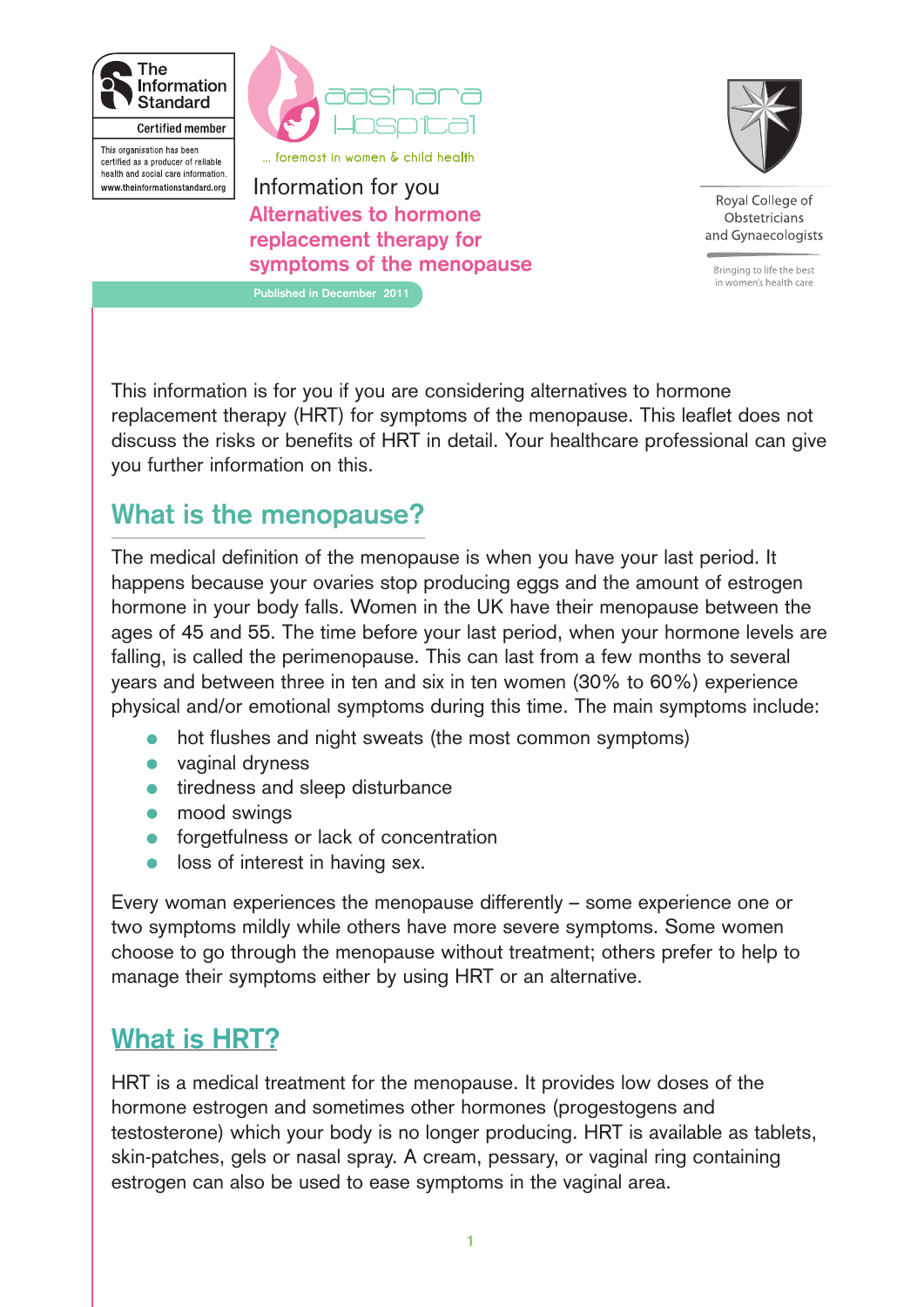

### **Is HRT safe and does it work?**

The effects of HRT have been studied in over a million women worldwide and research shows that for most women HRT works and is safe.

# **Why would I choose an alternative to HRT?**

Not every woman chooses HRT for the menopause. For you, this may be because:

- Your GP has advised you not to take HRT because of your own, or your family's, medical history of (for example) breast cancer or deep venous thrombosis (blood clot in a deep vein).
- You want a treatment that works especially well for one particular symptom that you have.
- You have concerns about the safety and side effects of HRT and believe that other treatments are safer.
- You would prefer a non-medical treatment.

## **What are the alternatives to HRT?**

The alternatives to HRT can be broadly classified as:

- **Herbal medicine** a practice based on the use of plants or plant extracts to relieve symptoms – for example, evening primrose oil or St John's Wort.
- **Alternative medicine** a range of therapies used instead of conventional medicine, such as acupressure, acupuncture and homeopathy.
- **Complementary therapy** interventions which tend to be used alongside conventional medicine, for example, aromatherapy with HRT.
- **Medical treatments** prescribed by your doctor, such as antidepressants.

### **Are these alternatives safe and do they work?**

There are over 200 non-medical treatments and several medical treatments that can be used for symptoms of the menopause. The full effects of every available treatment are not always completely understood. Many of the treatments haven't been studied scientifically and some of the benefits of the treatments that have been studied may be due to the placebo effect where taking something or having something done makes you feel better anyway.

For any one treatment there may be:

- evidence to show the treatment works and is safe (see section 1)
- insufficient evidence to show the treatment works and is safe. This may be because some studies show a treatment works and/or is safe whereas other studies show the treatment does not work and/or is not safe (see section 2)
- evidence to show the treatment is harmful or has no beneficial effect (see section 3).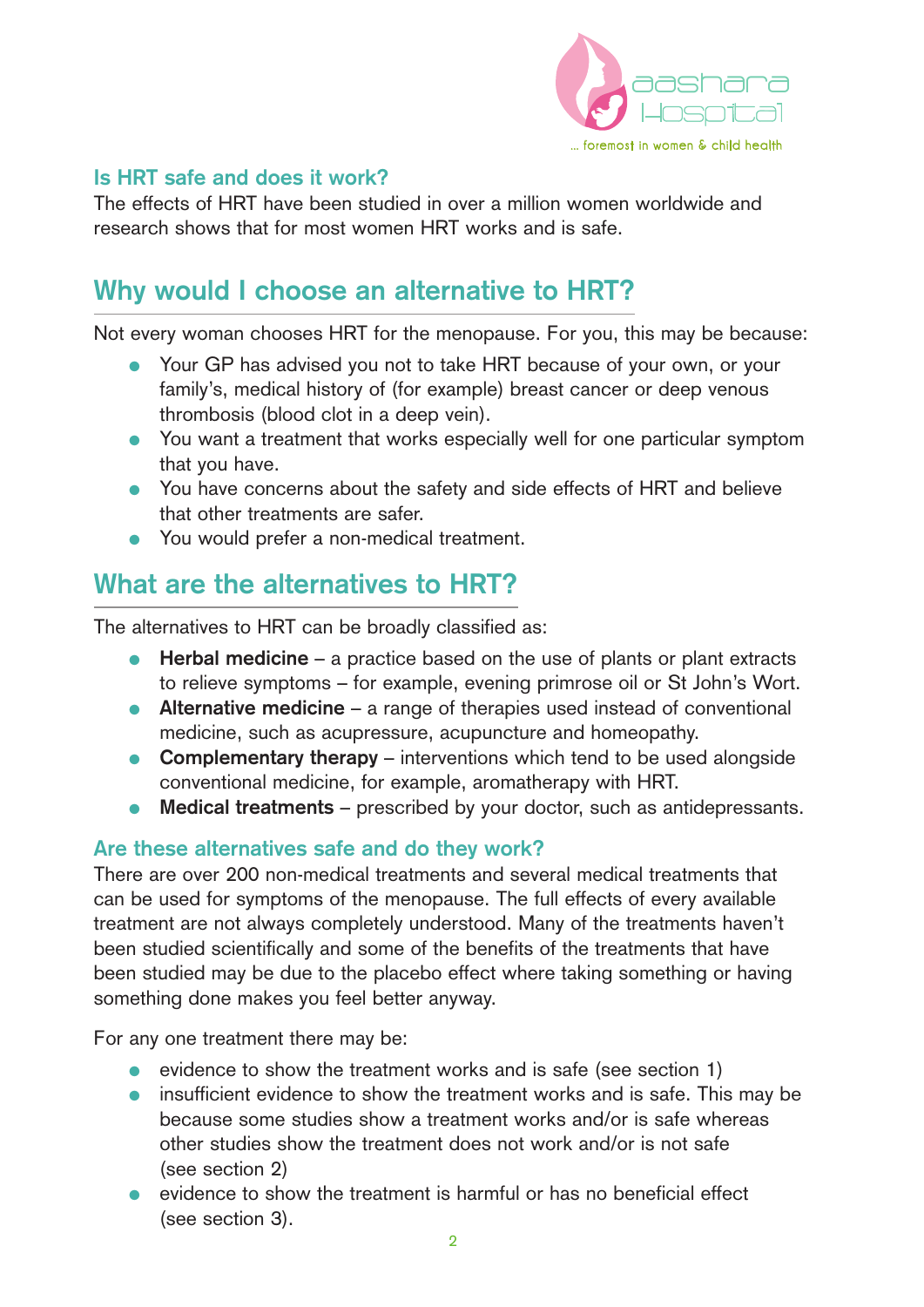

Overall, the evidence shows that the alternatives to HRT discussed in this document are much less effective at easing the symptoms of the menopause compared with HRT. The best ones can reduce the severity of symptoms by 50% to 60%, compared with a reduction of 80% to 90% with HRT.

## **1. Treatments that work and are safe**

There is evidence that the treatments below work and are safe:

- **Lifestyle choices**
	- **n Regular aerobic exercise** such as running and swimming. You should avoid infrequent, high-impact exercise as this may make your symptoms worse.
	- **Low-intensity exercise** such as yoga may help hot flushes and general wellbeing.
	- □ **Reducing your intake of caffeine/caffeinated drinks and alcohol** can help to reduce hot flushes and night sweats.
- **Vaginal lubricants and moisturisers** replace vaginal secretions and can help with vaginal dryness.
- **St John's Wort** appears to be effective in treating depression during the menopause but it can interfere with other medications so it is important to speak with your GP before taking it. It has not been proven to help with hot flushes.

# **2. T**••**reatments where more evidence is needed to know if they work and are safe**

More evidence is needed to know if the treatments below work, what the side effects may be and whether there are long-term risks. If there are safety concerns about a specific treatment, these are listed below. Other treatments appear safe but may not have been shown to be effective.

#### **Non-prescribed treatments**

- **Acupuncture** may help reduce hot flushes and night sweats although a positive result is likely to be because of the placebo effect (where having something done makes you feel better anyway). More studies are needed to see whether acupuncture works or not. Acupuncture is not regulated at present.
- **Black cohosh** may work for hot flushes and night sweats but more studies are needed to see whether there is a real benefit. It can have minor side effects such as stomach upsets or rashes. Serious side effects affecting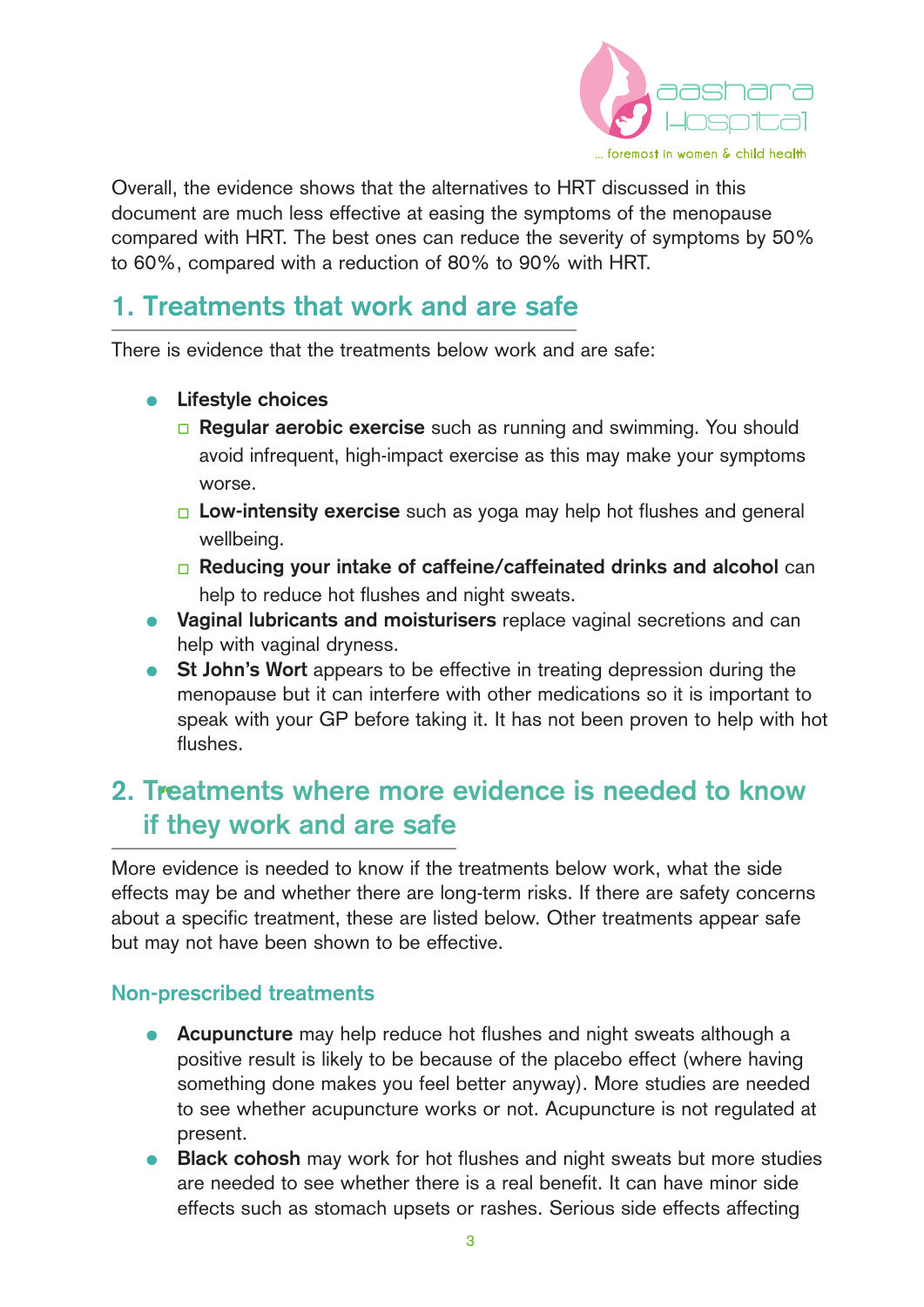

the liver are rare. You should stop taking black cohosh immediately if you have jaundice (yellowing of your skin and eyes), if you have severe stomach pains with nausea and vomiting or if you go off your food.

- **Chasteberry (agnus castus), selenium, vitamin C and herbs such as ginkgo biloba, hops, sage leaf, liquorice and valerian root** are taken by some women but there are very few studies on whether any of these work for menopausal symptoms.
- **Dehydroepiandrosterone** (DHEA) may have a positive effect on your sense of wellbeing, improving your memory, sexual libido and potentially reducing vaginal dryness. However, the long-term effects are unknown. Further studies are needed to see whether DHEA helps hot flushes.
- **Homeopathy** has only been tested on small groups of women. The results have been encouraging and it is safe but further, larger studies are needed to see if it is effective.
- **Magnetism in the form of bracelets/insoles.** There no evidence that magnetism helps menopausal symptoms. More studies are needed.
- **Phytoestrogens** are plant substances that have similar effects to estrogen and are found in the following:
	- □ **foods such as soya beans, chickpeas, beans and peas.** Diets rich in these may help menopausal symptoms but studies are needed to see whether they do give any benefit. How much and how often you need to eat these foods to get symptom relief is not known.
	- **phytoestrogen supplements,** which do not appear to be helpful for menopausal symptoms. If you have been advised not to take estrogen, you may not be able to use phytoestrogens.
	- **p** soy products: these have been studied but results are not consistent and more studies are needed. Of the soy products studied, soy isoflavone supplements appeared to have the most benefit for menopausal symptoms. However, these should only be used if you have stopped having periods. If you take these products for a long time, they may have an effect on your uterus (womb). If you have any vaginal bleeding once your periods have stopped, inform your GP.
	- $\Box$  **red clover (trifolium pratense)** may help reduce hot flushes and night sweats although more studies are needed. It may work in the same way as estrogen. It isn't clear whether it is safe to use red clover if you have been advised not to take estrogen.
- **Progesterone skin creams:** studies of whether these help with hot flushes and night sweats are conflicting and more studies are needed.
- **Reflexology:** there have been very few studies of reflexology and whether it helps menopausal symptoms and more studies are needed to see whether it helps. It is safe.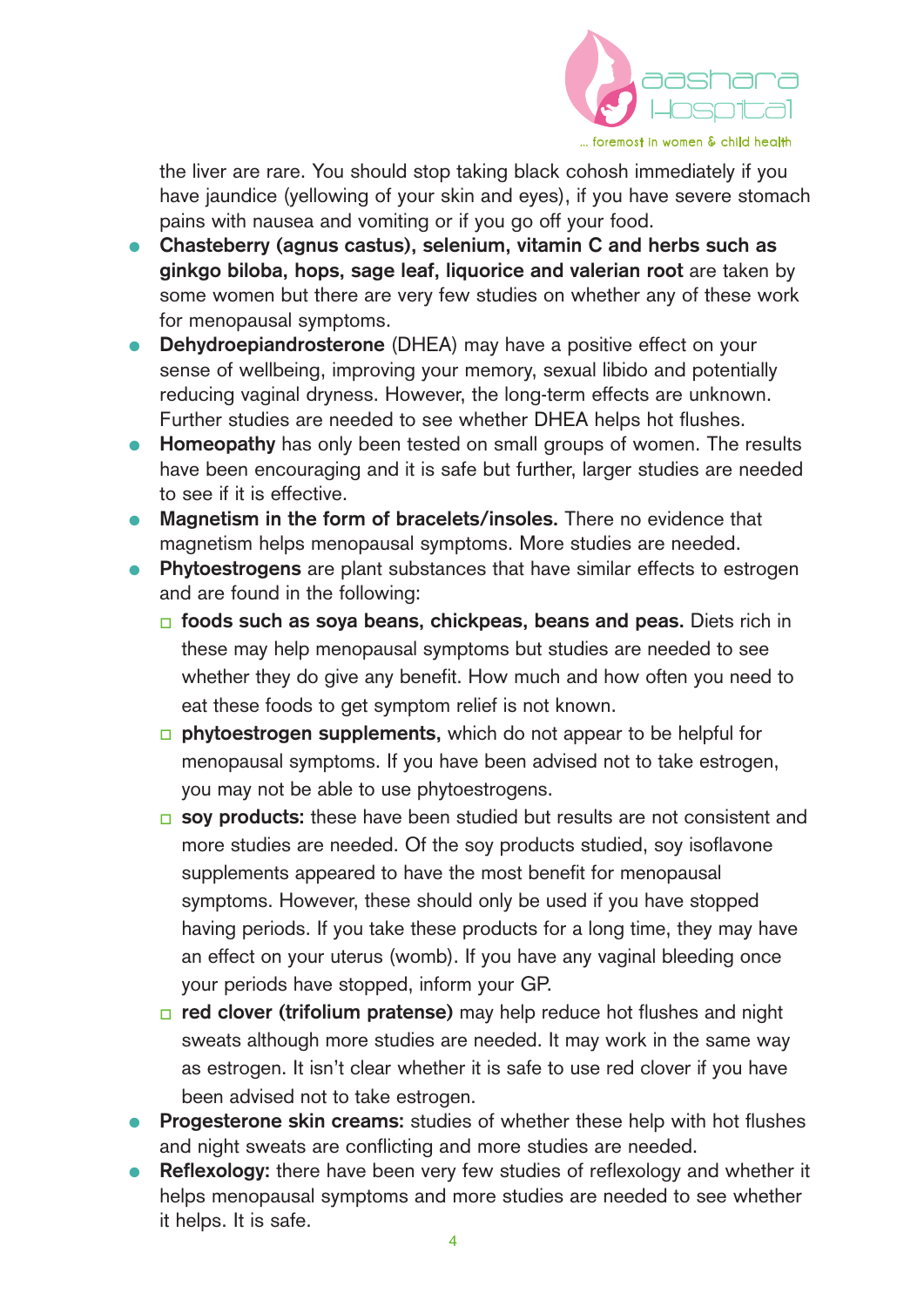

### **Treatments prescribed by a doctor**

- **Antidepressants** such as fluoxetine, paroxetine, citalopram and venlafaxine have been used to treat hot flushes and night sweats. More studies are needed to see whether they work since many of the studies only lasted a few weeks. However, venlafaxine appeared to have the most benefit. Antidepressants can cause nausea and other side effects.
- **Clonidine** may help for hot flushes but the number of studies is small. Clonidine patches may be more effective than the tablets.
- **Gabapentin,** an anti-epileptic medication, appears to help hot flushes but may cause tiredness and other side effects. More studies are needed to confirm it helps and that it is safe.

# **3. Treatments that do not work and/or are not safe**

The treatments below have been studied and evidence has shown that they either do not work or they are not safe.

- **Dong quai (angelica senensis)** has been shown not to be effective in one study. It interferes with other medicines and can make you sensitive to sunlight.
- **Evening primrose oil** studies have shown this does not work for hot flushes.
- **Ginseng** has not been shown to be effective for hot flushes and may cause side effects such as abnormal vaginal bleeding and breast pain.
- **Kava kava (piper methysticum)** is banned in the UK because it can cause liver damage.
- **Progestogen hormones** prescribed by your doctor may help hot flushes and night sweats. However the safety of progestogens is under review since it is thought that the small increase in the risk of breast cancer seen with HRT may be due to the progestogen. Progestogens should not be used for women who have an increased risk of breast cancer.
- **Beta blockers** do not appear to help hot flushes in the small number of studies carried out.
- High doses of Vitamin E may help hot flushes but may be harmful.

## **Making a decision about an alternative to HRT**

The following questions may help you make a decision about using an alternative treatment. Your GP may be able to provide you with further information.

### **Does it work and is it safe?**

Not all treatments work or are safe. Some herbal medicines can react with other medicines you may be taking for conditions such as epilepsy, heart disease or